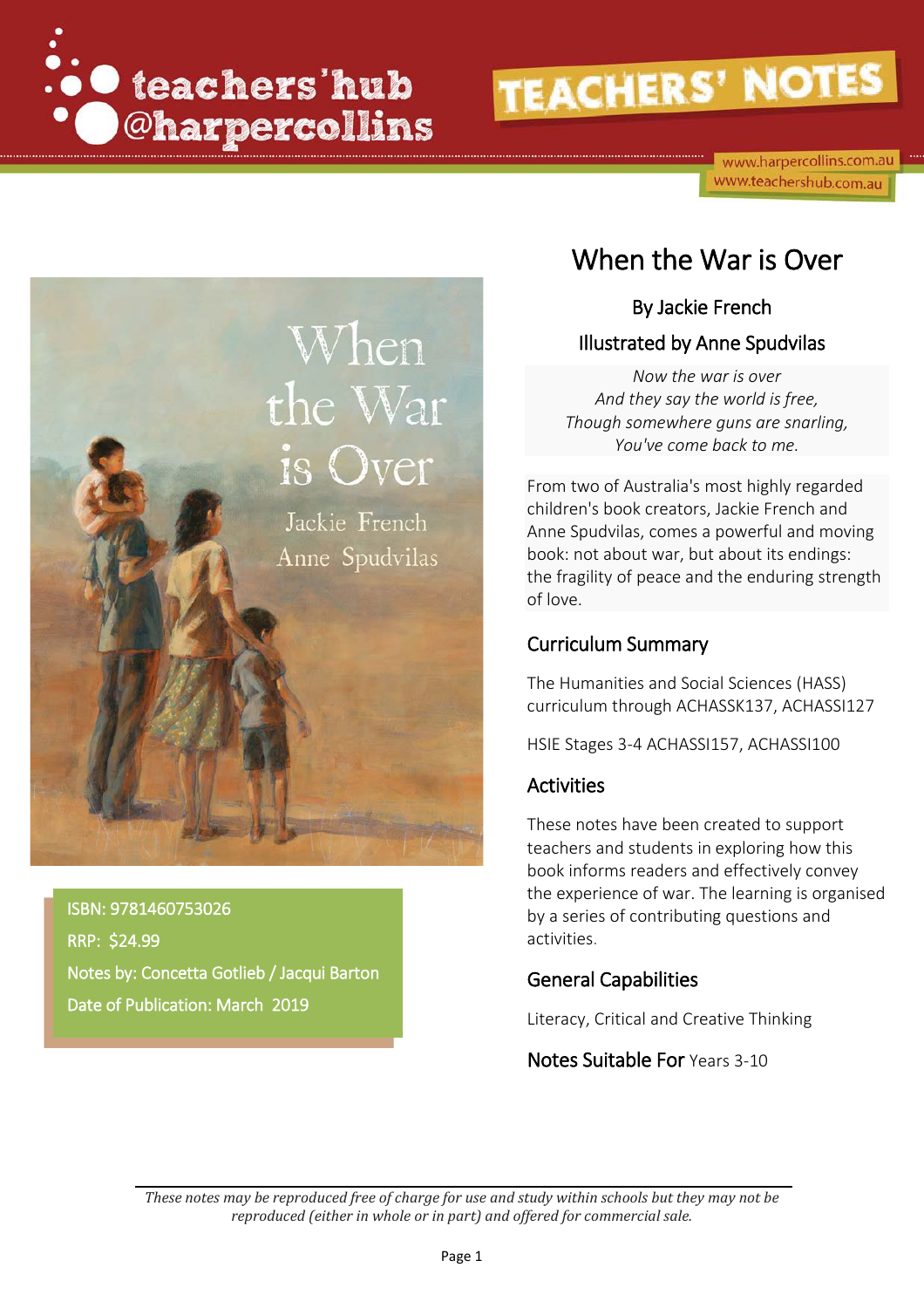

www.harpercollins.com.au www.teachershub.com.au

**CONTENTS** BOOK SUMMARY ABOUT THE AUTHOR AUTHOR INSPIRATION ABOUT THE ILLUSTRATOR ILLUSTRATOR NOTES TEACHING NOTES Year 3-6 Diverse communities and places and the contribution people make. Year 7- 10 The modern world and Australia.

#### BOOK SUMMARY

From one of Australia's most-loved and respected children's authors comes a book about homecomings, and those who have been waiting for their loved ones to return from war.

This is a book about the joy of reunion and the enduring power of love.

Jackie French and Anne Spudvilas have created a powerful and moving book – not about war, but about its endings and the fragility of peace.

#### ABOUT THE AUTHOR

Jackie French AM is an award-winning writer, wombat negotiator, the 2014–2015 Australian Children's Laureate and the 2015 Senior Australian of the Year. In 2016 Jackie became a Member of the Order of Australia for her contribution to children's literature and her advocacy for youth literacy. She is regarded as one of Australia's most popular children's authors and writes across all genres — from picture books, history, fantasy, ecology and sci-fi to her much-loved historical fiction for a variety of age groups. 'Share a Story' was the primary philosophy behind Jackie's two-year term as Laureate. jackiefrench.com

*These notes may be reproduced free of charge for use and study within schools but they may not be reproduced (either in whole or in part) and offered for commercial sale.*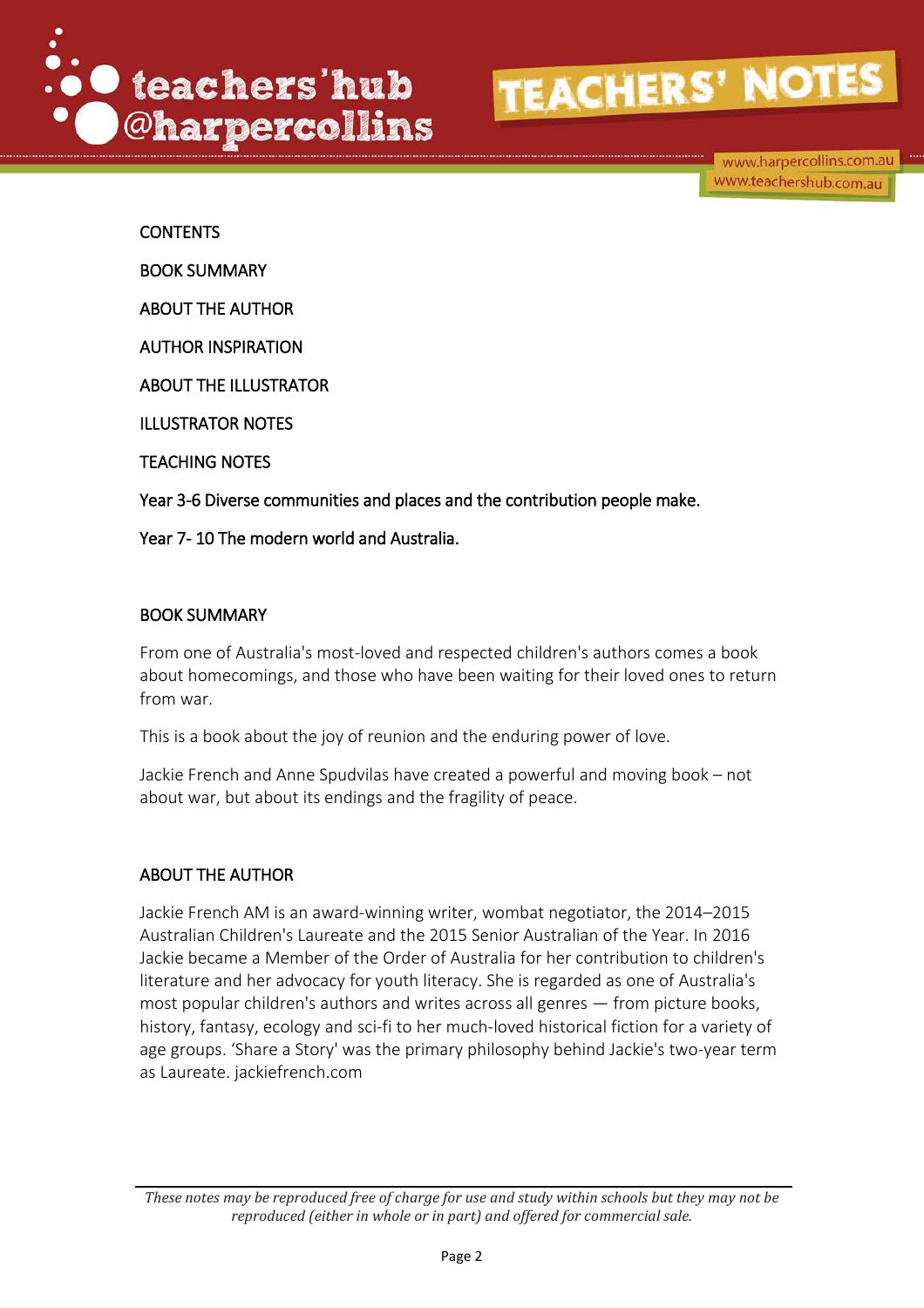

www.harpercollins.com.au www.teachershub.com.au

#### AUTHOR INSPIRATION

I was born in the aftermath of World War Two where my father, uncle and grandfathers served, my mother and grandmothers had taken on major roles that had been done by men in the armed services and where my great-uncles died during or in the aftermath of prison camps. I grew up with people who were damaged by war, both mentally and physically, be they neighbours, fathers of friends, as well as those who had (finally) been allowed to come to Australia after many years in refugee camps.

The war was over and yet it was still so much a part of our lives. My grandfather explained to me, even as a young child, that the First World War he had served in had led, almost inevitably, to the Second World War. While at school we practised atomic bomb drill as part of the 'Cold War' that followed World War Two.

How could the war really be over?

Australian troops still regularly left our shores for war after war, even if that affected mostly only their families. But then the Vietnam War tore families apart with different views on conscription, our role in the war and foreign alliances. The Solomons, Timor-Leste, Iraq, Afghanistan and so many other conflicts included.

But

'Peace is tissue blossom,

A whisper on the wind,

It's leaves of gold and shadow,

Catch just one, you win.'

War – and violence – are never a permanent solution. They too often lead to even more conflict. But armed force can act as a band-aid. Something that doesn't create a permanent solution, but that holds things together to give the countries time for negotiations, so that peace and social change can be achieved, or at least the situation made a little better. And for those who fought, and for those who waited, there can be love and reunion.

'Though somewhere guns are snarling

You've come back to me.'

*These notes may be reproduced free of charge for use and study within schools but they may not be reproduced (either in whole or in part) and offered for commercial sale.*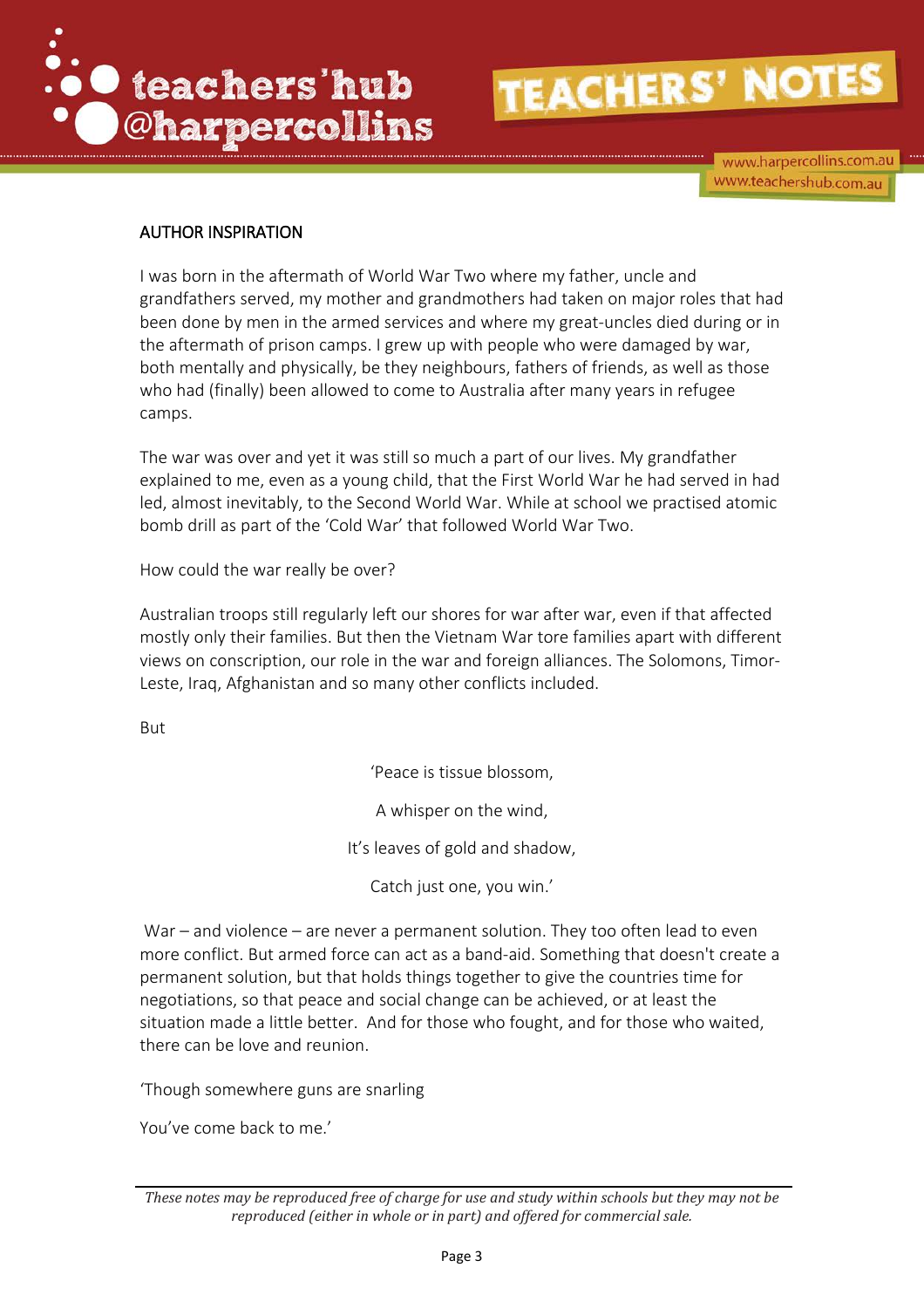

www.harpercollins.com.au www.teachershub.com.au

#### ABOUT THE ILLUSTRATOR

Anne Spudvilas is a multi-award-winning illustrator of children's books and an established portrait painter and printmaker. Her first picture book, *The Race* by Christobel Mattingley, was awarded the Crichton Award for Illustration and was a CBCA Honour Book. Her bestselling books include *The Peasant Prince* by Li Cunxin, which won the NSW and Queensland Premiers' Awards in 2008 and *Jenny Angel* by Margaret Wild which was CBCA Picture Book of the Year in 2000. Anne's move to the Murray River has inspired her latest book, an illustrated retelling of the classic ballet story *Swan Lake.* Anne lives in Wentworth, where the Murray and Darling rivers meet, surrounded by birds and river red gums.

#### ILLUSTRATOR NOTES

My job is to look at the author's text, and that's maybe one, two A4 pages. Depending on the subject and feeling of the story, I will choose the medium that I think suits that book. So a book about a toddler's day (*Baby Days* by Ian Bone) might be done in bright, fresh oil paints. I did a very dark, disturbing book about a boy in a dangerous city (*Woolvs in the Sitee* by Margaret Wild) that I illustrated in black charcoal drawings. The medium makes a big difference to the finished book. The illustrations are telling a large part of the story and can show the reader all kinds of things that aren't in the written words.

Jackie French's text for *When the War is Over* was the briefest I've ever worked on and that's great for me as an illustrator as it gives me huge scope to come up with all kinds of ideas.

Jackie has put a lot of emotion and strong messages into brief poems about a huge subject - people's separation and coming back together during wartime. It covers a long period of time from WW1 to the present, so I've used a range of mediums to represent the different periods.

For the earlier period of WW1, a printmaking method called monoprint was used because its soft almost black and white result suggests the colour of old photographs, particularly in the first main image. I have added watercolour after the image has been created.

An important element of the illustrations is the use of handwritten letters and old photographs in the design. I borrowed real letters written in WWll from a friend and

*These notes may be reproduced free of charge for use and study within schools but they may not be reproduced (either in whole or in part) and offered for commercial sale.*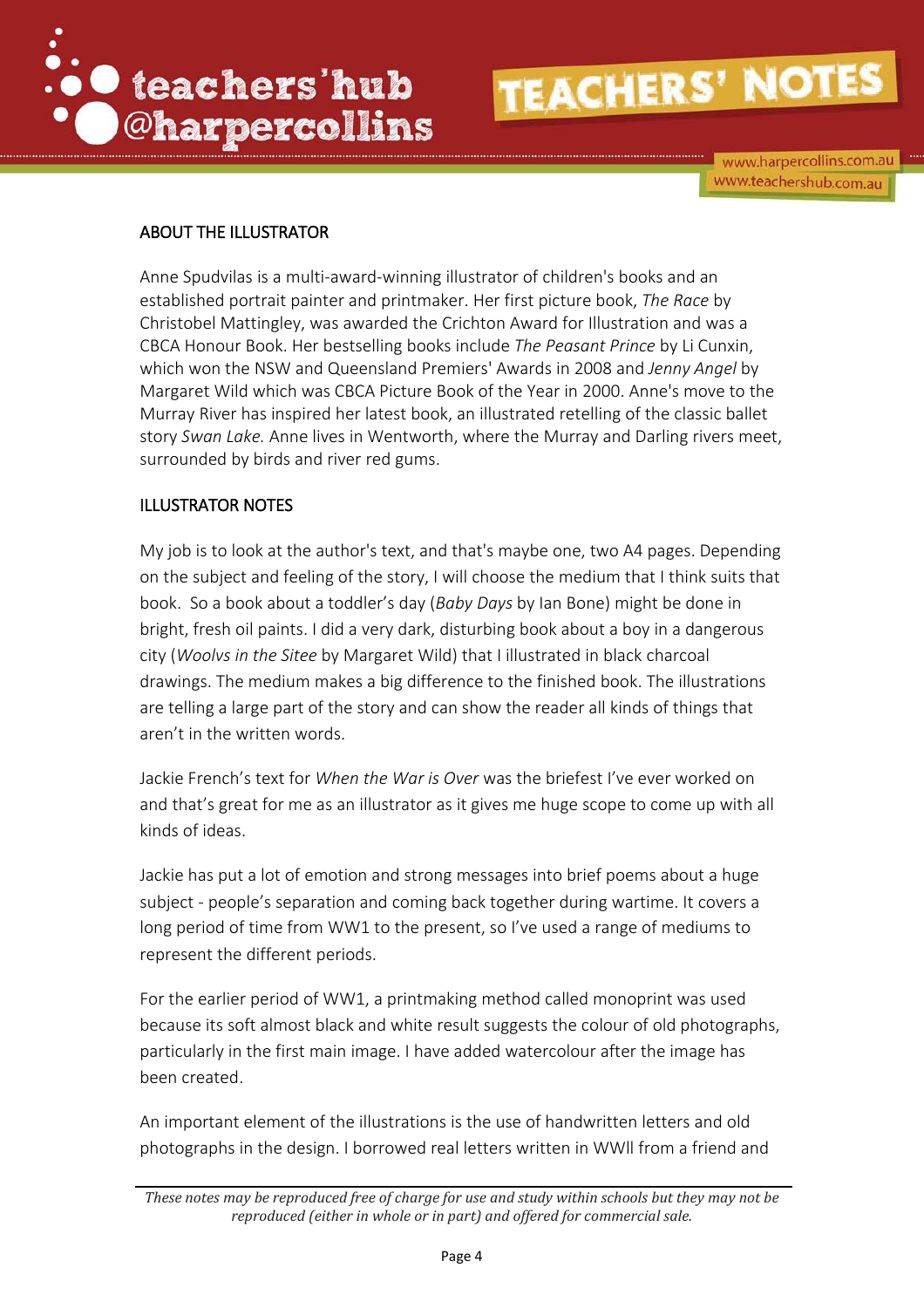

www.harpercollins.com.au www.teachershub.com.au

photographed them to use with hand-painted illustrations. The photograph of soldiers reading their mail on the title page and inside the book is mine, the soldier on the left is my father Donald Searle who served in that war. The communication between service men and women and their families is always such an important thing for those at home and away. In the picture with hands holding, the photos on the table also include two of my mother in WWll.

In this book I've used a mix of printmaking, oil paints on canvas and watercolour. And on the 'peace' page the background is eco-dyed. The paper has had eucalyptus leaves placed on it, then it was wrapped around poly pipe, bound up and boiled in river water from the Murray River where I live. This dyes the paper with the image of the leaves in beautifully subtle colours.

Artwork for *When the War is Over* also involved a lot of digital layering, so during a residency at Varuna Writers House in the Blue Mountains I spent two weeks using Photoshop to combine my paintings with the photographed letters and map, and sometimes two pieces of artwork layered together – e.g. the soft charcoal dove over the eco-dyed leaf background.

#### THE COVER

Originally, I had done a different illustration specifically for the cover. It depicted a young wife and mother with her child looking out the window into the distance, waiting for their husband/father to return from war with an uplifting image in the background of the family reuniting. I like this image, but the publisher decided to use part of the illustration of a family from the last spread of the book. When I saw the finished design, I agree that it has a lighter more positive feel and I really like it.

The family in the image is my son Rene (who also modelled for *The Race* in 1996 and *Woolvs in the Sitee* in 2006) and his family. Rene has a Japanese wife Sayaka, and his children Cal and Mara are Australian/Japanese, which means they represent Australia today with its strong multicultural population. They were photographed on pink sand dunes near where I live in Wentworth on the Murray/Darling junction during a holiday here last year. The large sweep of flat open country and far horizon suggest the possibilities and hope for a bright future. The finished painting is oil paint on canvas.

*These notes may be reproduced free of charge for use and study within schools but they may not be reproduced (either in whole or in part) and offered for commercial sale.*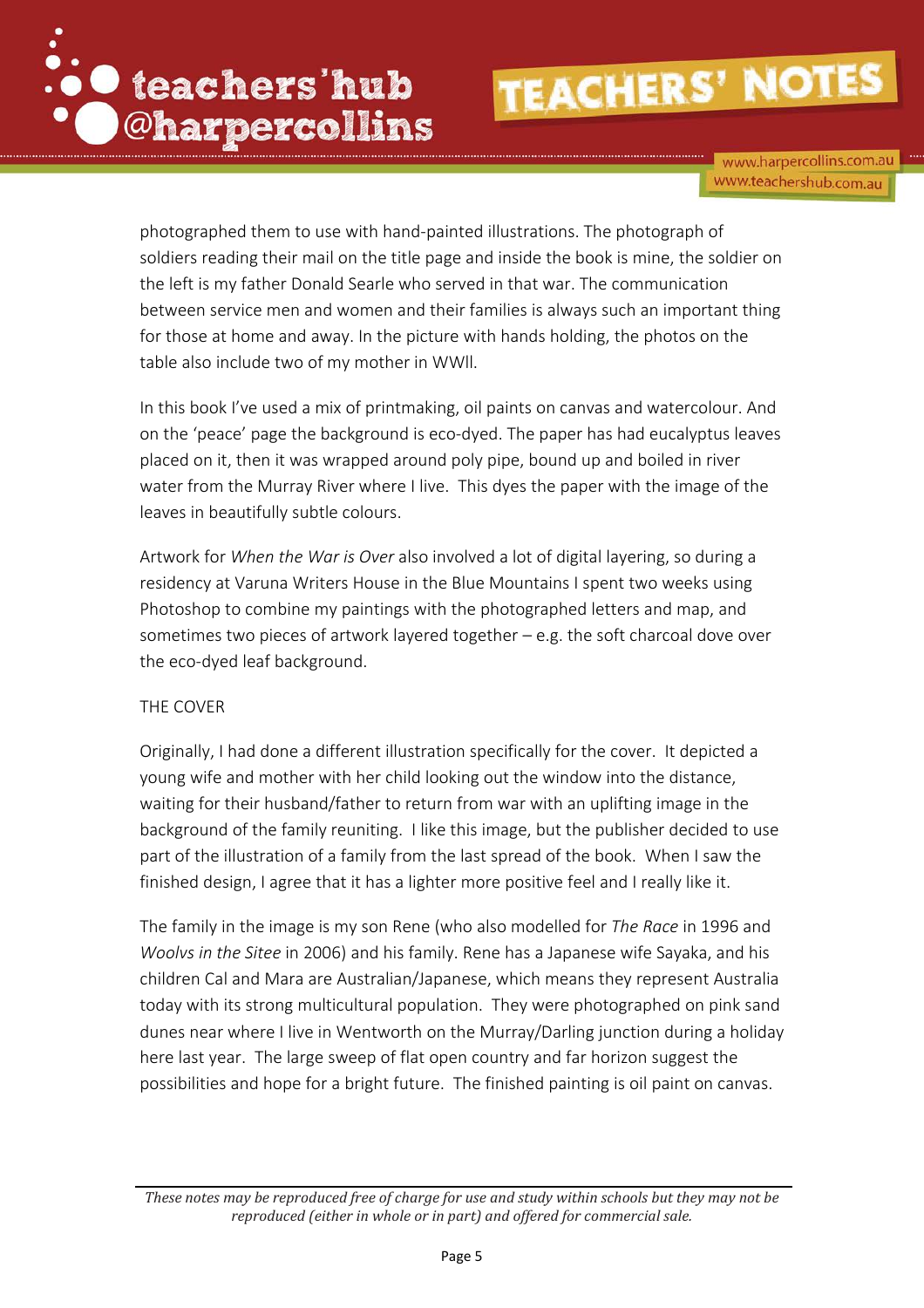

www.harpercollins.com.au www.teachershub.com.au



#### TEACHING NOTES

This book can be integrated into the Australia Curriculum in at various levels:

- Year 3-6 Diverse communities and places and the contribution people make.
- Year 7- 10 The modern world and Australia.
- *Pre-reading activity:* Ask students to individually write down three words that describe what they think the book is about. Use the student reflections to springboard into further discussion about expected characters, events and setting of the book. What clues does the front cover image give us to the stories within?
- *Through the eyes of the illustrator*: Go through the book looking at the illustrations. Who has the illustrator depicted? What do we know about them from the artwork? Who is absent or out of focus in the pictures? Before reading the text ask students to choose an image and write a caption for the page.
- *Perspectives through poetry*: Read the poems in the book. Who is the protagonist? What do the protagonists of each poem have in common? Ask students to identify similar words and ideas that are conveyed in each poem e.g. many of the characters 'cry' or discuss their loved one 'coming back'. What is the impact of having many similar stories told through compact powerful poems?

*These notes may be reproduced free of charge for use and study within schools but they may not be reproduced (either in whole or in part) and offered for commercial sale.*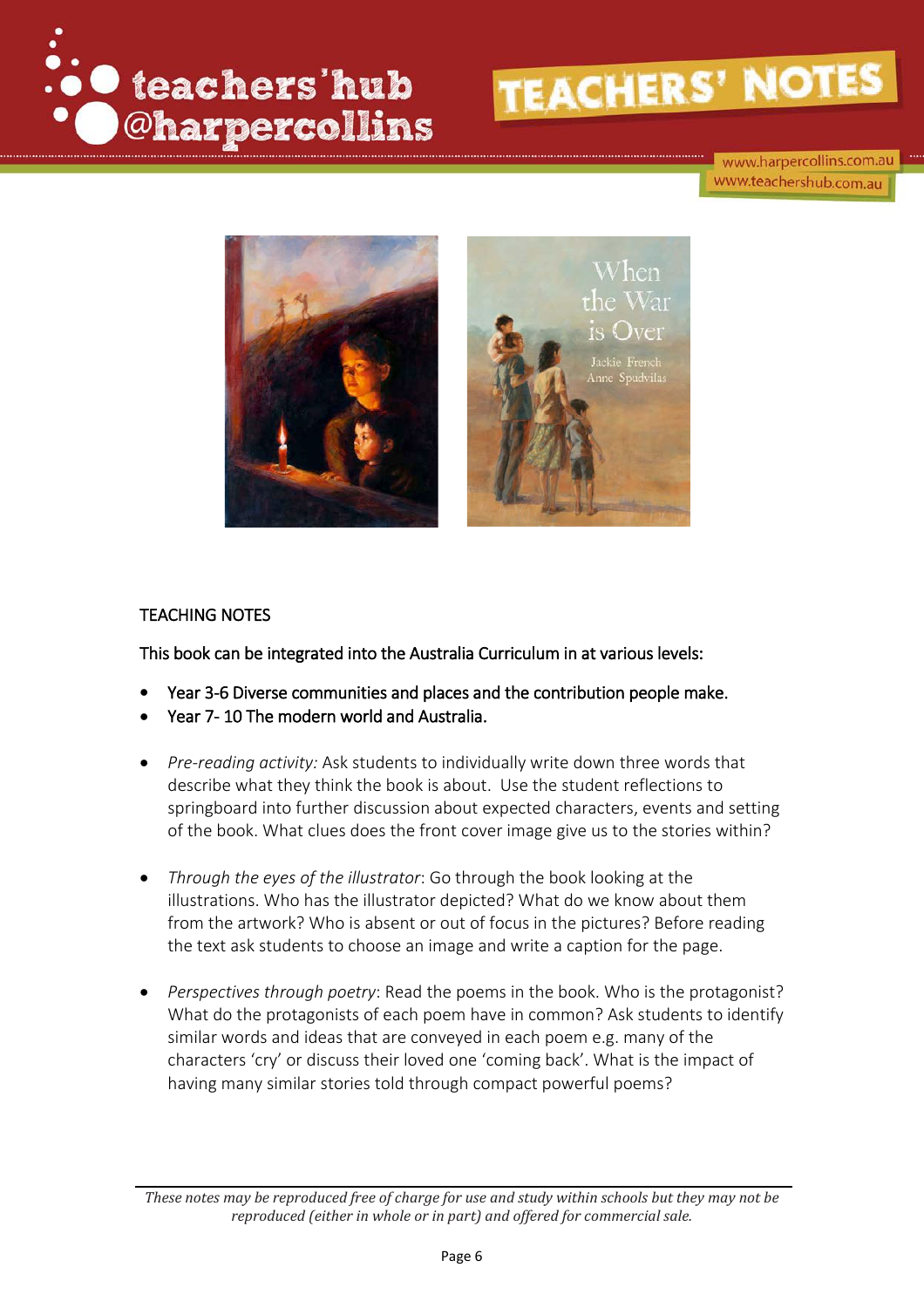

www.harpercollins.com.au www.teachershub.com.au

- *Throughout time:* Create a timeline using a digital timeline or PPT template, record the date and the historical event. Research how Australia was involved in each of the wars described. What is the role of service people in helping in peace time and war.
- *Out of the frame:* Consider who is left out of the picture by the illustrator. Why do you think that decision was made? Did the illustrator perhaps feel the soldiers were less important than the people left behind? Compare the way that war is represented in these pictures compared with those where the soldier is in the frame. You can see example of artwork depicting soldiers at the Australian War Memorial (AWM) website

<https://www.awm.gov.au/sites/default/files/exhibitions/upfront/edu.pdf>

- *Faces framed by war*: In each of the illustrations the illustrator uses various techniques to tell us the story of the families and loved ones left behind in wartime. Ask students to choose a favourite illustration from the book and describe the techniques used by the artist. For example, the use of light to focus attention on faces intense with emotion, or the light brushstrokes of bounding joyful dogs. Ask students to consider experiences where someone they loved was away for a long time and practice the techniques used by the artist to recreate their feelings at the time.
- *Gone but not forgotten:* Ask students to write a poem to those out of the frame but providing a service to society. What types of services do they contribute? Has the role of the serviceman changed over time? How does society view their contribution?
- *Telling stories:* Ask students to research how their family has been affected by war. Remind students that variety of roles that service people play in our community – uncles or aunts who help keep the peace in Afghanistan, greatgrandfathers who were part of the Japanese Occupation, parents who help defend our country in modern wars. Discuss why it is important to remember these stories. More resources can be found on the AWM website [https://www.awm.gov.au/index.php/learn/schools/resources/a-very-special](https://www.awm.gov.au/index.php/learn/schools/resources/a-very-special-day/why-we-tell-stories)[day/why-we-tell-stories](https://www.awm.gov.au/index.php/learn/schools/resources/a-very-special-day/why-we-tell-stories)
- *When the war is over- ANZAC Day*: Discuss how we remember all those who sadly didn't return from war or who suffered life-changing injuries. Visit the AWM website to learn more about how ANZAC Day recognises the contribution of all servicemen and women who lost their lives in all the military and peacekeeping operations in which Australia has been involved.

*These notes may be reproduced free of charge for use and study within schools but they may not be reproduced (either in whole or in part) and offered for commercial sale.*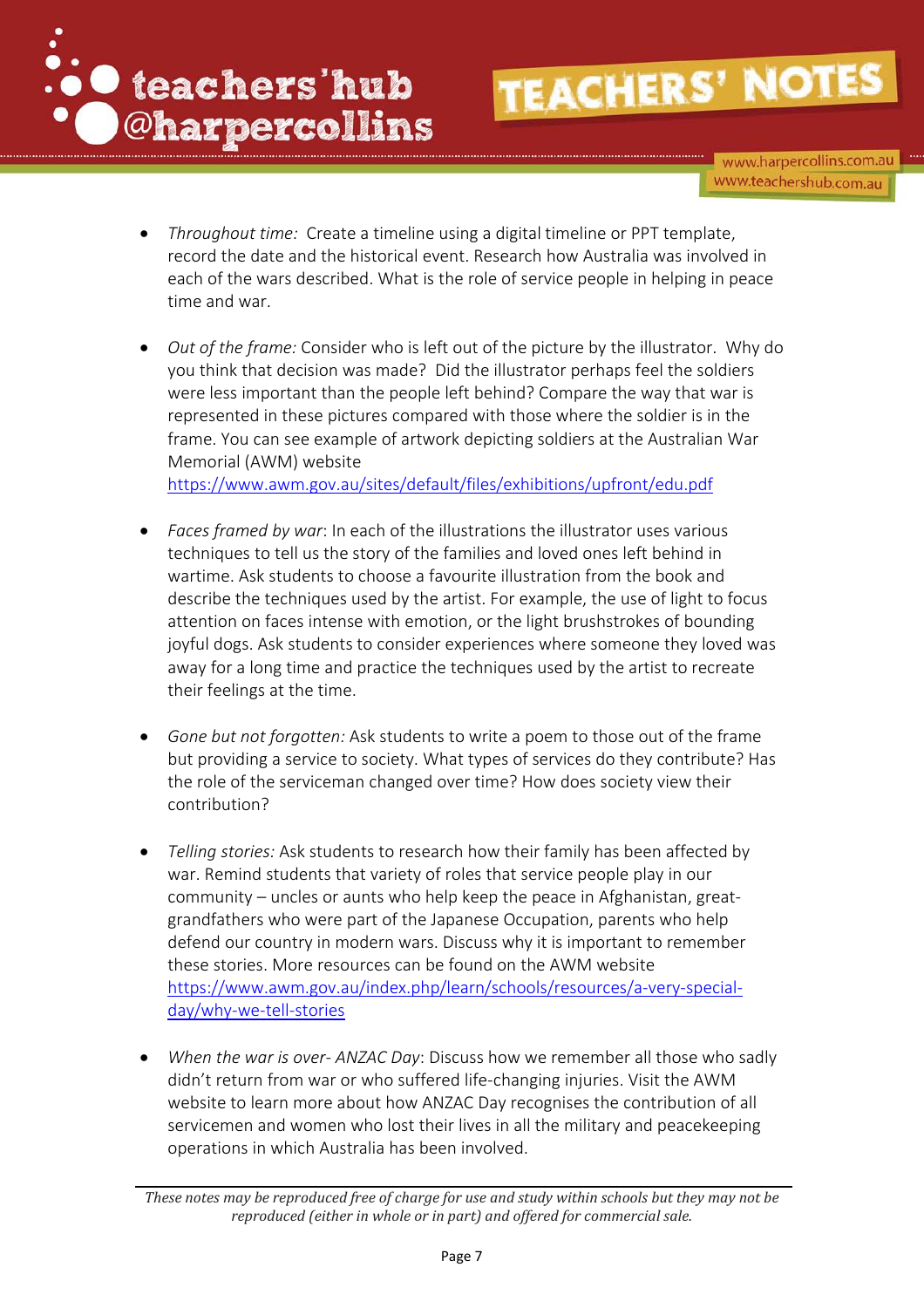

www.harpercollins.com.au www.teachershub.com.au

- *Healing after war*: In pairs ask students to identify the poems that refer to the challenges that families faced after the servicemen and women returned home. How did war affect those who fought? What events do we have now to help those with psychological and physical injuries recover? Visit the Invictus Games website and review some of the athlete stories and discuss how sport and community can help with healing.<https://www.invictusgames2018.org/>
- *Who lived here first and how do we know? How has our community changed? What features have been lost and what features have been retained? • What is the nature of the contribution made by different groups and individuals in the community? • How and why do people choose to remember significant events of the past?*

#### HSIE Activities

#### Defining imagery

Ask students whether they think that 'images', such as the illustrations or drawings in this book created by Anne Spudvilas, have worked as 'imagery'.

Explain how these illustrations project a broader picture beyond the use of simple photographs?

Students may find this hard to answer, however ask them to write a short explanation in their books. Accompanied by their definition of written imagery.

[ACELY1708](http://www.australiancurriculum.edu.au/Curriculum/ContentDescription/ACELY1708) [ACHASSI095](http://www.australiancurriculum.edu.au/Curriculum/ContentDescription/ACHASSI095) [ACHASSI123](http://www.australiancurriculum.edu.au/Curriculum/ContentDescription/ACHASSI123)

#### Exploring written and visual imagery

Select a double page spread from *When the War is Over* and use the table below to help you identify, analyse and explain the literary devices and visual formats used to build written and visual imagery in the text. After you have used the tables to help you analyse the devices and formats used, answer the questions below to help you explain how they work together to develop imagery in the text.

*These notes may be reproduced free of charge for use and study within schools but they may not be reproduced (either in whole or in part) and offered for commercial sale.*